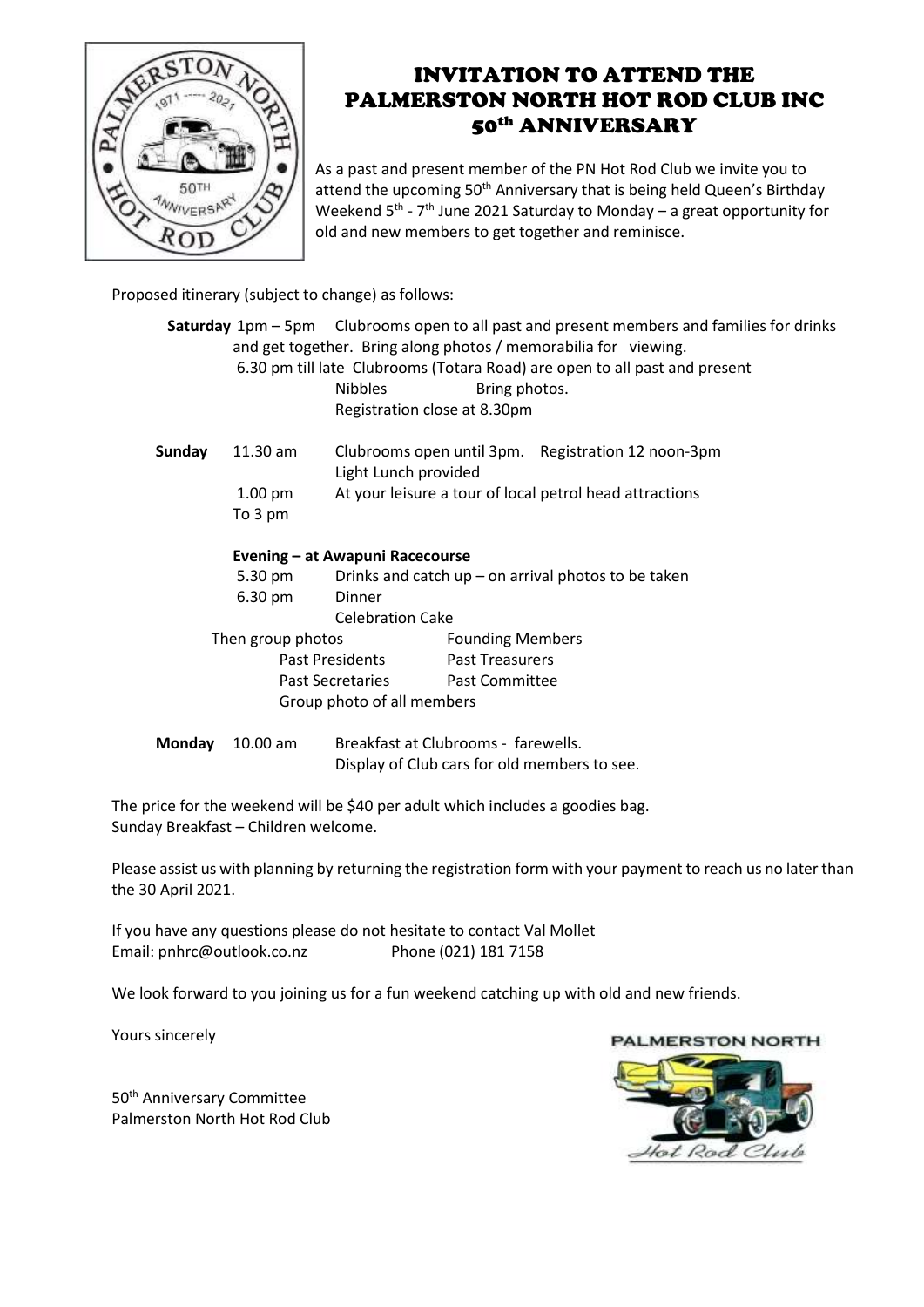

## **50th ANNIVERSARY**

## **REGISTRATION 5th – 7th June 2021**

| Full Name:                    |     |                                                     |                                                                      |  |  |  |  |  |
|-------------------------------|-----|-----------------------------------------------------|----------------------------------------------------------------------|--|--|--|--|--|
| Address:                      |     |                                                     |                                                                      |  |  |  |  |  |
| Postal Address if different:  |     |                                                     |                                                                      |  |  |  |  |  |
| <b>Contact Phone Numbers:</b> |     |                                                     |                                                                      |  |  |  |  |  |
| <b>Number Attending:</b>      |     |                                                     |                                                                      |  |  |  |  |  |
|                               |     |                                                     |                                                                      |  |  |  |  |  |
| <b>Registration Fee:</b>      |     | \$40 per person for weekend registration            |                                                                      |  |  |  |  |  |
|                               | No. | Saturday afternoon / evening (5 <sup>th</sup> June) |                                                                      |  |  |  |  |  |
|                               |     | No.  Sunday lunch (6 <sup>th</sup> June)            |                                                                      |  |  |  |  |  |
|                               | No  | <b>Sunday Dinner</b>                                |                                                                      |  |  |  |  |  |
|                               | No  |                                                     | Adults/Children Monday (7 <sup>th</sup> June) Breakfast at clubrooms |  |  |  |  |  |

**Car Photo** Email a photo of your first club car for our records or attached to registration form we are hoping to put a photobook together at the end of the event.

Please feel free to bring more photos to share on the Saturday or Sunday afternoon.

| Shirt Orders -  |                                                                                                              |  |
|-----------------|--------------------------------------------------------------------------------------------------------------|--|
|                 | (see next page) Size $\ldots$ Size $\ldots$ Shirt Type $\ldots$ $\ldots$ $\ldots$ $\ldots$ $\ldots$ $\ldots$ |  |
| Total to pay \$ |                                                                                                              |  |

**\*\* PLEASE email form NOW – registration close 30th April 2021 Payment to be via online banking to PNHRC Bank Account 02-0727-0214157-000 Reference: Surname & First Name (i.e. Long Anna) Code : Phone No. (i.e. 0274809824)**

**Please email complete form to** [pnhrc@outlook.co.nz](mailto:pnhrc@outlook.co.nz) **or post to**  PN Hot Rod Club P O Box 7027 PALMERSTON NORTH 4414

**PNHRC Inc Use Only** Date Received **Amount paid** \$

Confirmation emailed to member Date

**PALMERSTON NORTH**